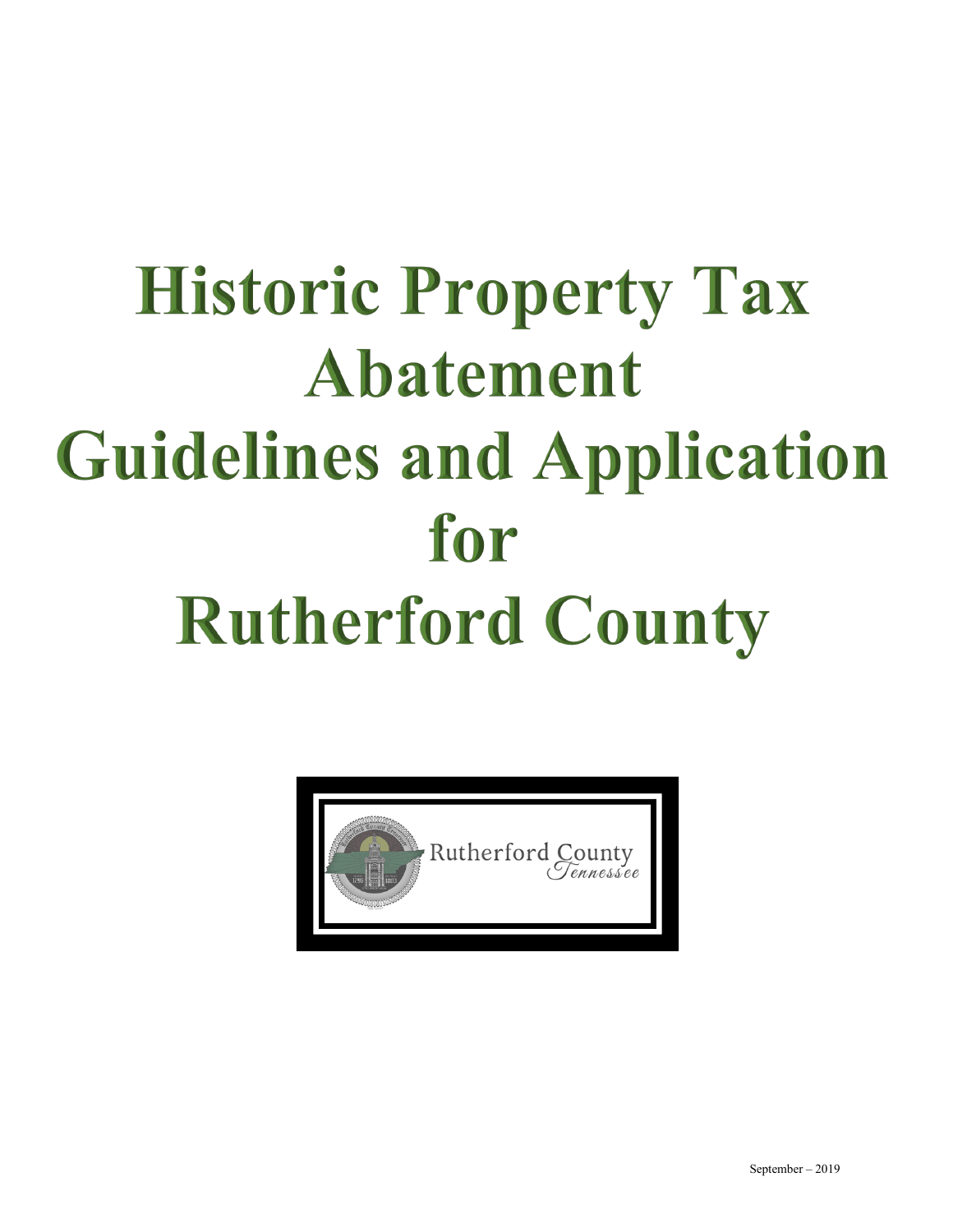#### Historic Properties Tax Abatement – Introduction

In accordance with T.C.A. § 67-5-218, Rutherford County has initiated a project to encourage the renovation and preservation of historic residential and commercial structures by providing economic incentive through partial abatement of the applicable property tax. For qualifying and approved properties, any improvement or restoration will be exempt from property taxation for the statutory abatement period. Only renovation and preservation occurring after August 31, 2019 will be eligible for abatement.

#### Property Qualifications

- 1. Age:
	- a. Any structure(s) with a verified age of 175 years or more will be presumed to qualify as historic on age alone;
	- b. Any structure(s) with a verified age of 125 years or more will be presumed to qualify as historic on age alone, unless established otherwise, based on the review of other pertinent facts;
	- c. Any structure(s) with a verified age of 75 years or older may be determined by the Board to qualify as historic based on the review of other pertinent facts;
	- d. A structure with a verified age of less than 75 years may be determined to qualify as historic based on a demonstrable connection to an historic event or person, or based on significant architectural or artistic characteristics.
- 2. Historic Designation:
	- a. Any structure(s) on the Tennessee or National Register of Historic Places will be presumed historic;
	- b. Any structure(s) within and consistent with a government-designated historic district or zone will be presumed historic unless determined otherwise based on the review of other pertinent facts.
- 3. Project Plan (work and costs potentially eligible for tax abatement) to include detailed description(s) of:
	- a. Work needed to stabilize a deteriorating structure.
	- b. Work necessary to reveal or replace lost structural or architectural features.
	- c. Work to enable current use facilitating preservation.
	- d. Work which will enhance educational value.
	- e. Work which will facilitate access for tourism or academic interests.
	- f. Construction of an adjacent structure used in the management or care of an historical structure.

Historic Properties Tax Abatement Board

The Historic Properties Tax Abatement Board was established by the Rutherford County Commission. Submitting an application for the Historic Properties Tax Abatement does not automatically qualify a property. The Historic Properties Tax Abatement Board will determine if the property fulfills all the necessary requirements and, if a project is approved, the Board will determine the abatement period based on statutory criteria.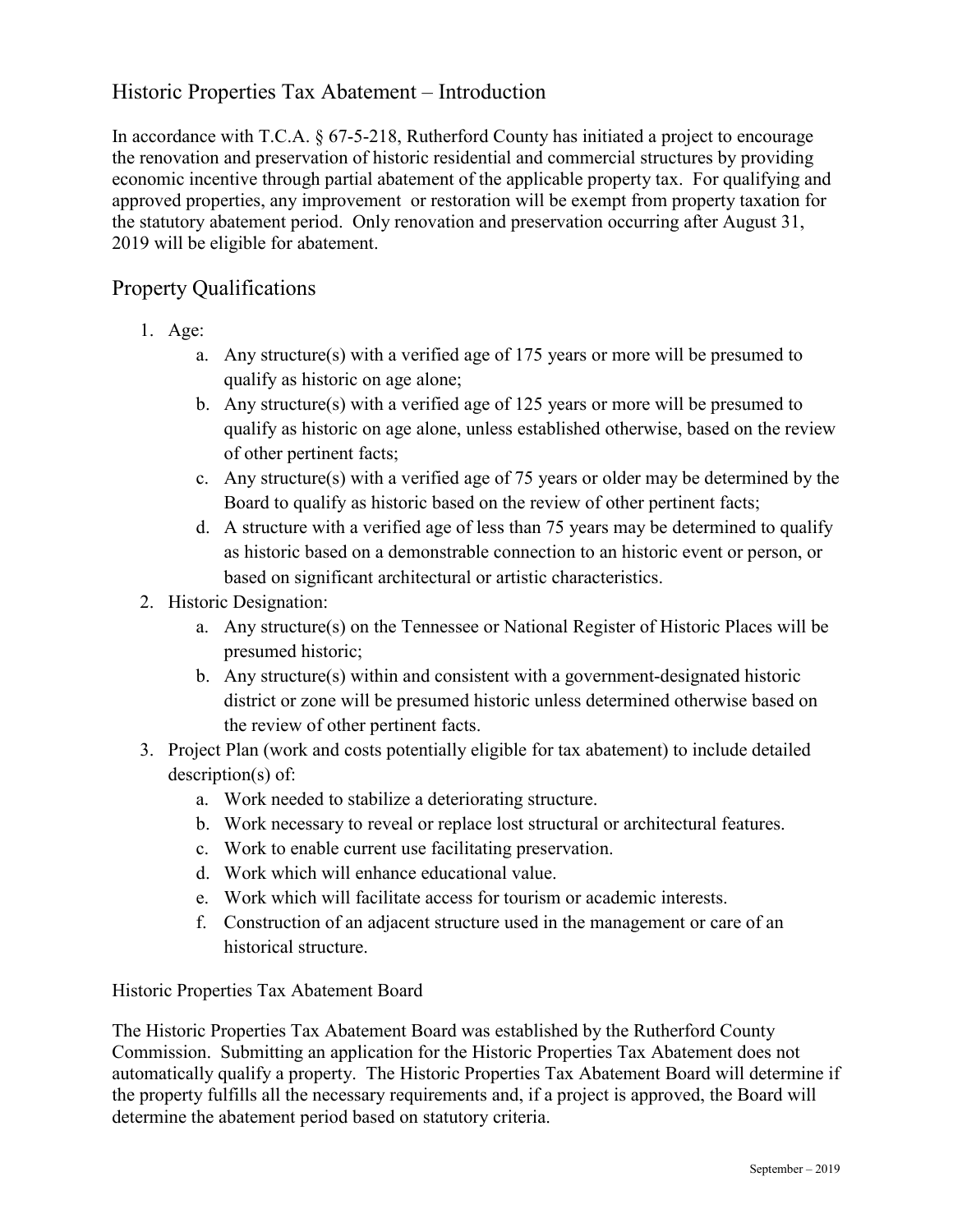### Application Check List

- 1. Application available at [https://rcpatn.com/historical-properties-tax-abatement](https://rcpatn.com/historical-properties-tax-abatement.html)
- 2. If property/structure is not listed on the Tennessee or National Register of Historic Places, documentation establishing age of subject structure and/or historic use or architectural style justifying eligibility for tax abatement is required. This documentation to include:
	- a. Narrative
	- b. Photos, historic and current
- 3. Name and contact information of property owner (verified by public record) and agent of owner, if any. If agent is involved, documentation of agent's authority should be submitted.
- 4. Precise location of property with reference to public record verification.
- 5. Name, contact information, and pertinent experience for project contractor.
- 6. Detailed description of project (need for renovation, work plan, etc.) and explanation as to how the project will further historic preservation.
- 7. Project commencement and completion schedule. Project work will be eligible for tax abatement prospectively from date of Board approval only.
- 8. Estimate of project cost.
- 9. Agreement to periodic access and inspection during project work and during abatement period, if granted, for compliance and educational purposes.
- 10. Acknowledgement of the "rollback" taxation penalty if the historic character of the subject structure is lost as a result of demolition or modification during the abatement period. This acknowledgement is found on the last page of the application and must be signed and notarized.

#### Application Instructions

- 1. Find downloadable application at [https://rcpatn.com/historical](https://rcpatn.com/historical-properties-tax-abatement.html)[properties-tax-ab](https://rcpatn.com/historical-properties-tax-abatement.html)atement.
- 2. If typing save application and open as a PDF. Click on the "Sign" button, then click "Add Text". Click in each of the areas on the application to add the required information (do not hit the "Enter" key on keyboard when filling out this form).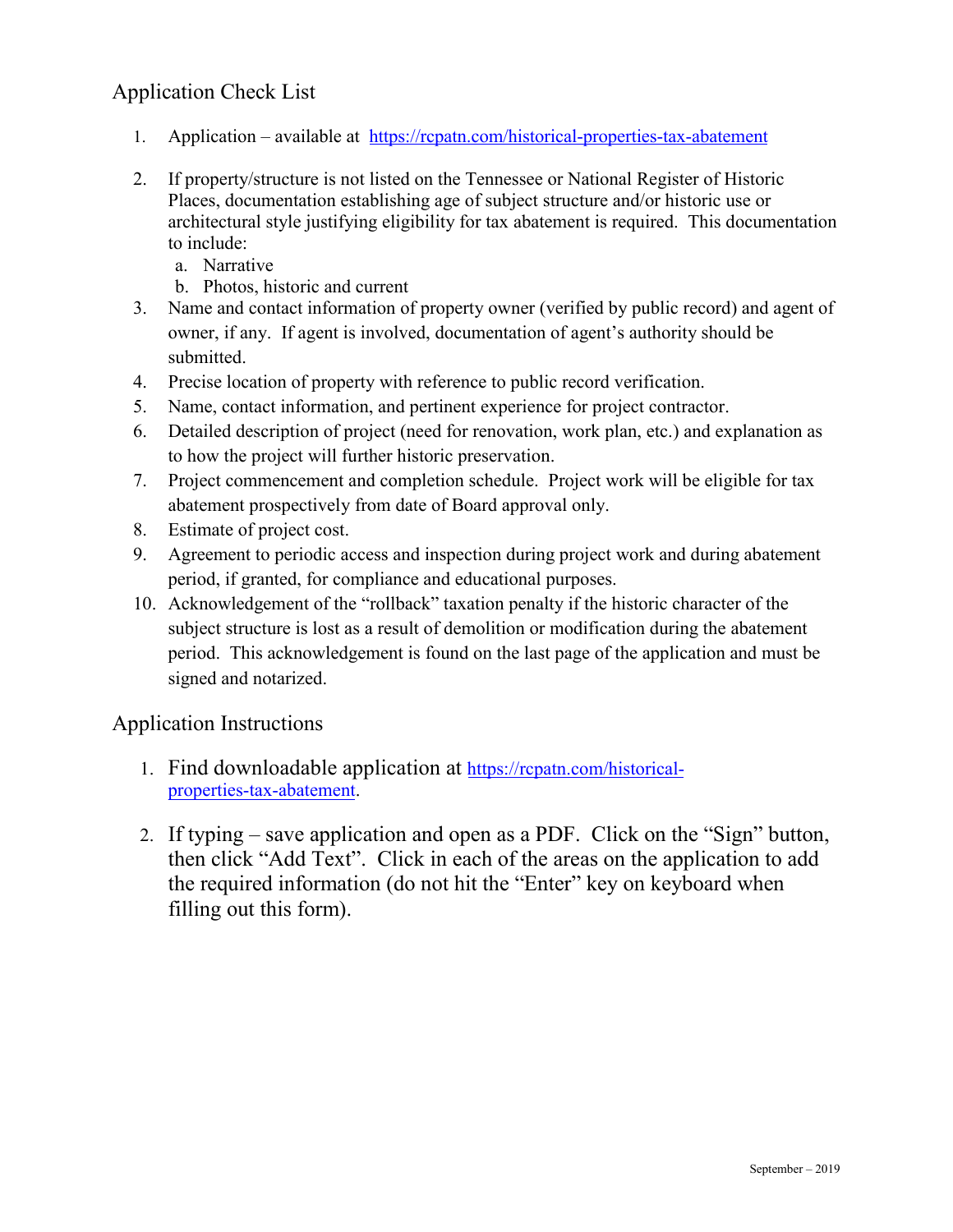## APPLICATION FOR HISTORIC PROPERTIES TAX ABATEMENT

# STATE OF TENNESSEE, RUTHERFORD COUNTY

A. Property Owner Contact Information:

| Name: $\frac{1}{\sqrt{1-\frac{1}{2}} \cdot \frac{1}{\sqrt{1-\frac{1}{2}} \cdot \frac{1}{\sqrt{1-\frac{1}{2}} \cdot \frac{1}{\sqrt{1-\frac{1}{2}} \cdot \frac{1}{\sqrt{1-\frac{1}{2}} \cdot \frac{1}{\sqrt{1-\frac{1}{2}} \cdot \frac{1}{\sqrt{1-\frac{1}{2}} \cdot \frac{1}{\sqrt{1-\frac{1}{2}} \cdot \frac{1}{\sqrt{1-\frac{1}{2}} \cdot \frac{1}{\sqrt{1-\frac{1}{2}} \cdot \frac{1}{\sqrt{1-\frac{1}{2}} \cdot \frac{1}{\sqrt{1-\frac{1}{2}}$ |  |
|---------------------------------------------------------------------------------------------------------------------------------------------------------------------------------------------------------------------------------------------------------------------------------------------------------------------------------------------------------------------------------------------------------------------------------------------------|--|
|                                                                                                                                                                                                                                                                                                                                                                                                                                                   |  |
| Daytime Phone Number:                                                                                                                                                                                                                                                                                                                                                                                                                             |  |
| B. Property Information:                                                                                                                                                                                                                                                                                                                                                                                                                          |  |
|                                                                                                                                                                                                                                                                                                                                                                                                                                                   |  |
| <b>Address of Property:</b>                                                                                                                                                                                                                                                                                                                                                                                                                       |  |

| Map | Parcel | <b>Special Interest</b> |
|-----|--------|-------------------------|
|     |        |                         |

| Property listed on the Tennessee or National Register of Historic Places?<br>b. Property original construction date: _______________<br>c. Type of construction:<br>If the property is listed on a Tennessee or National Registry, provide documentation or public<br>record cite to confirm and explain.                                                                                                                                                                                                                                                       |
|-----------------------------------------------------------------------------------------------------------------------------------------------------------------------------------------------------------------------------------------------------------------------------------------------------------------------------------------------------------------------------------------------------------------------------------------------------------------------------------------------------------------------------------------------------------------|
| For property not listed on Tennessee or National Register of Historic Places, provide the<br>following:<br>a. Property original construction date:<br>b. Type of construction:<br>c. Narrative and historical as well as current photos of property/structure.                                                                                                                                                                                                                                                                                                  |
| If the property is not listed on a state or federal Register, a narrative and illustration, both<br>historic and current, must be included with the application. The narrative should be the<br>history of the subject property and can be as detailed as needed (ideally 2-3 pages). The<br>narrative should include significant historical information and supporting documentation<br>about the property, its builders and/or original owners, and any notable families that owned or<br>resided on the property. The narrative source should be identified. |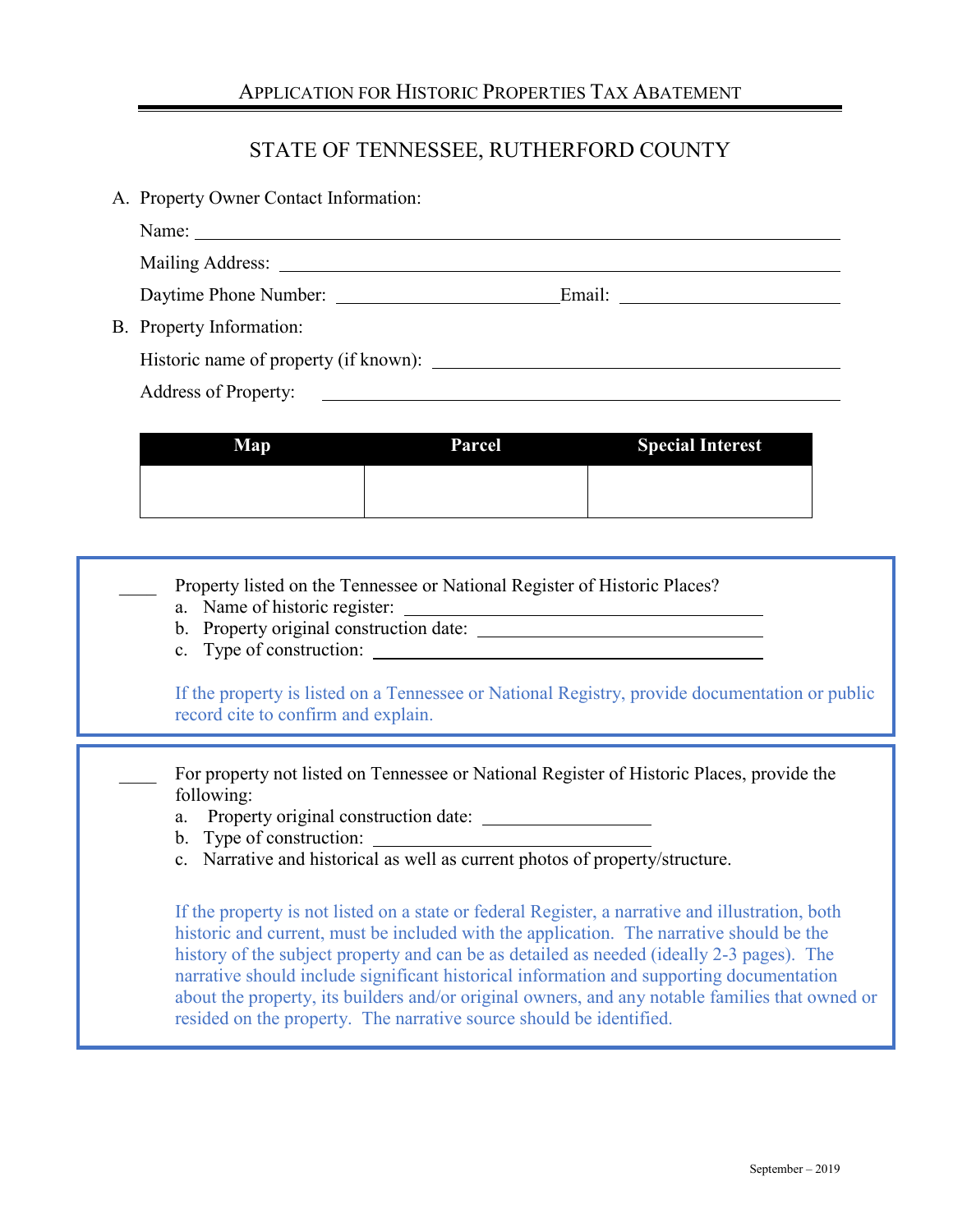C. Project Contact Information (the person who prepared this form if other than the property owner): Name:

| Mailing Address:      |       |  |
|-----------------------|-------|--|
| Daytime Phone Number: | Email |  |

D. Project Contractor:

| $110$   $\text{etc.}$ $\text{C.}$                               |        |
|-----------------------------------------------------------------|--------|
| Name:                                                           |        |
| Mailing Address:                                                |        |
| Daytime Phone Number:                                           | Email: |
| Proof of Pertinent Experience (attach licensing documentation): |        |

- E. Project Information:
	- a. Estimated total cost of project (including any new construction or site work):  $\mathbb{S}^-$
	- b. Estimated project start date:
	- c. Estimated project completion date:
	- d. Estimated square footage prior to rehab: after rehab:
	- e. Building use before rehab: after rehab:
	- f. Value estimate before rehab: \$
	- g. Number of Buildings:
	- h. Building Type(s):

i. Is this property associated with other projects or buildings through physical connections, parcel or lot lines, or common ownership? If yes, list the addresses of the associated properties:

- F. Description of need for renovation (attach additional pages as necessary):
- G. Explanation as to how this project will further historic preservation (attach additional pages as necessary):

H. Detailed Project Description (attach additional pages as necessary):

Describe the proposed rehabilitation work. Describe the current physical/visual condition of each architectural/building feature and the planned work and impact to the feature. Be as specific and detailed as possible. Copy and attach project plan, specifications, work breakdown structure, permitting requirements, and/or other project documents to support scope of work.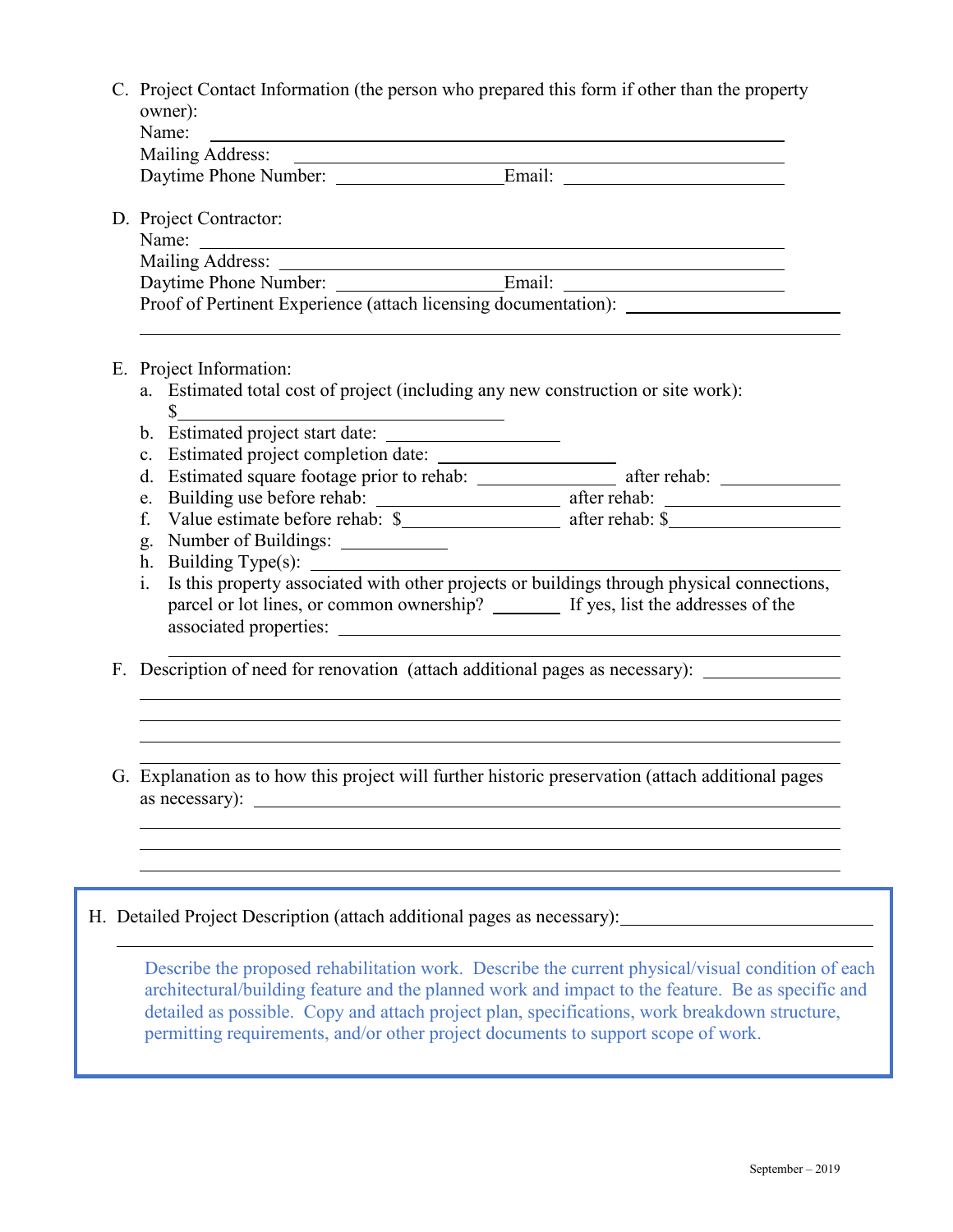**Property Owner:** I hereby authorize this application for the above noted tax incentive; attest that the information I have provided is, to the best of my knowledge, correct; and that I legally own the property described above. I agree to periodic access and inspections during the project work listed above as well as during the abatement period, if granted. Furthermore, I understand and acknowledge the "rollback" taxation penalty if the historic character of the property listed above is lost as a result of demolition or modification during the abatement period.

| Owner's signature: |  | Date: |  |
|--------------------|--|-------|--|
|--------------------|--|-------|--|

Please direct questions to the Mayor's office – 615-898-7745 or [countymayor@rutherfordcountytn.gov](mailto:countymayor@rutherfordcountytn.gov) or the Property Assessor's office – 615-898-7750 or  $\frac{assessor(@rutherfordcountvtn.gov)}{arg(@rationalitytn.gov)}$ 

|                      | HISTORIC PROPERTIES TAX ABATEMENT BOARD USE Only |
|----------------------|--------------------------------------------------|
| $\Box$ Approved      | $\Box$ Denied                                    |
| Authorized Signature | Date                                             |